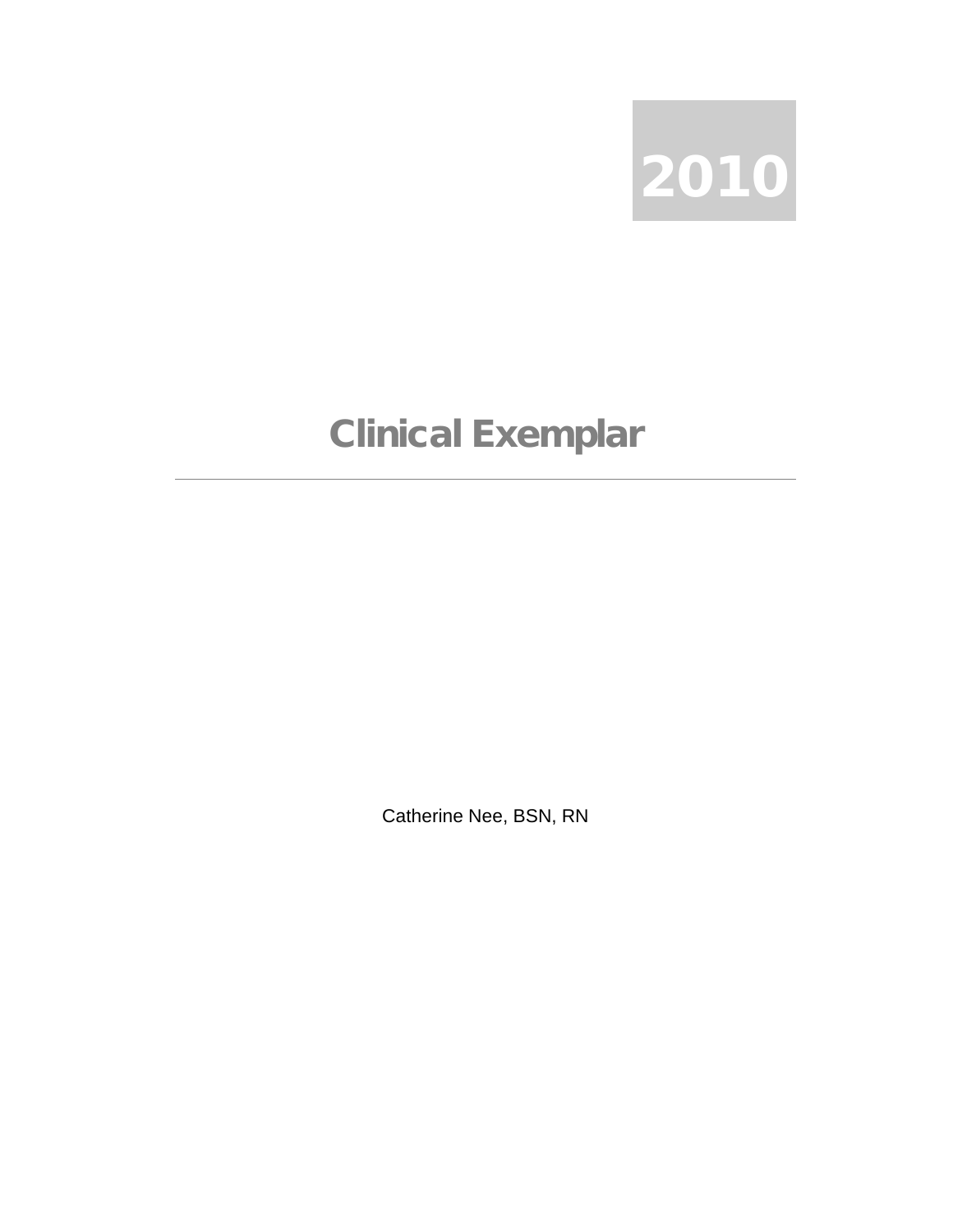## **Story** 9

## ANGEL

we go through life, there are certain experiences we endure that **A** we go through life, there are certain experiences we endure that will leave lasting impressions in our hearts and change who we are forever. This particular Sunday night I will carry with me with each passing day. My experience

from this night is packed with a variety of emotions ranging from grief to pride. But mostly, it is a constant reminder to me to live each day fully and be the best person I can be.

…it is a constant reminder to me to live each day fully and be the best person I can be.

I came into work for my night shift in the PACU and got report that there was an ICU case in progress with no other cases to follow. Shortly after my shift started we received a call from one of the OR nurses asking if we would mind being their runner to the blood bank as their tech didn't arrive until 11:00 pm. When working permanent nights you certainly get to know the other "off shift" staff very well. I had worked with this OR nurse often and told her we were available for whatever she needed.

My PACU colleague that night was off to the blood bank for the second time when the OR nurse phoned me again. In the background I could hear alarms sounding, people calling out and the urgency in her voice as she asked, "Could you come in here now please and help us?" As I quickly headed toward the OR, I felt my adrenaline rush as I put my hat on. When I opened the doors and entered the room, I knew I would never be the same person.

The young man on the OR table was arresting; he appeared to be a young teenager. There was a resident doing chest compressions, three anesthesiologists at the head of the bed working together to administer medications and manage his airway. There were surgeons at the bedside ready to assist as needed. The room was buzzing with sound and people. This "quick snap shot" of this moment felt like eternity to me. It felt like I was watching something from a movie. Everything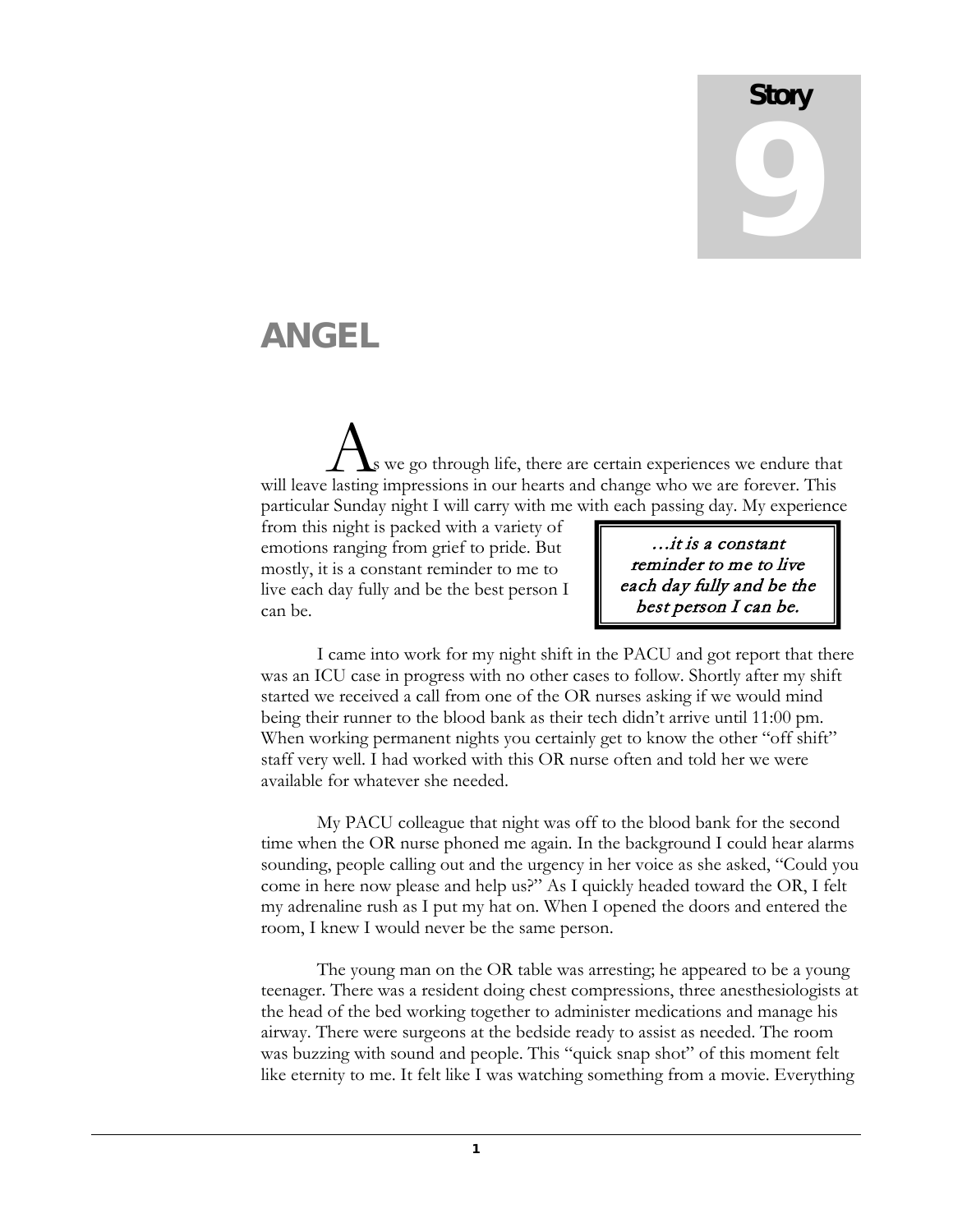was happening so fast, but seemed like slow motion as I looked on. I had to bring myself back to reality and find the OR nurse to see what she needed me to do.

After calling the ICU to ask for assistance from their attending MD, I was quickly assigned the role of "recorder" in this critical code situation. Surprisingly to me, I handled it well. I have never been one to feel comfortable in critical situations, but, having now attended PALS as well as our annual PACU mock code sessions a few times, this role felt more familiar. I was careful to repeat back the medication that the anesthesiologist was calling out to be sure I was recording correctly. The EKG reading on the monitor was familiar to me as were the readings being called out by the fellow anesthesiologist. But as we anxiously waited to see if there would be any positive response to medications given, I kept looking at this young man wondering where he was spiritually at this moment. At times, it felt again like slow motion to me.

Having entered into the situation without prior knowledge of this particular patient, many questions went through my mind. What were his parents doing? Did they expect this? Why couldn't we fix this? How can the doctor from the ICU handle this so calmly? How is this going to end? This can't end the way I think it might, or could it?



It was exactly 38 minutes from the moment I entered the OR room to the moment that the team realized they had done and tried everything they could to save this young man's life. The room became very quiet as monitors were turned off and verbal commands stopped. I will never forget this moment. For at this moment, I believe, if only for a brief second, every member of that team hung their heads all feeling the sadness of a life lost. We all had very different backgrounds, but, at this moment, we were all very much the same.

We continued to work as a team while we determined the next necessary steps. The communication between us remained strong as each person identified what needed to be done and by whom. The attending surgeon phoned the parents of this young man at their home and remained nearby waiting for their arrival. The information desk in the lobby was alerted of the situation and was asked to send the parents to the ICU to prepare for their arrival. I learned that the young man lived in a residential facility and while hospitalized, the parents visited during the day and went home at night. We wanted this time with their child to be peaceful and calm, handled with dignity and empathy.

The nurses from the ICU walked us through the necessary steps. A memory box was provided and we were able to take imprints of his hands for his parents. We looked up their religion and arranged for a clergy member to be